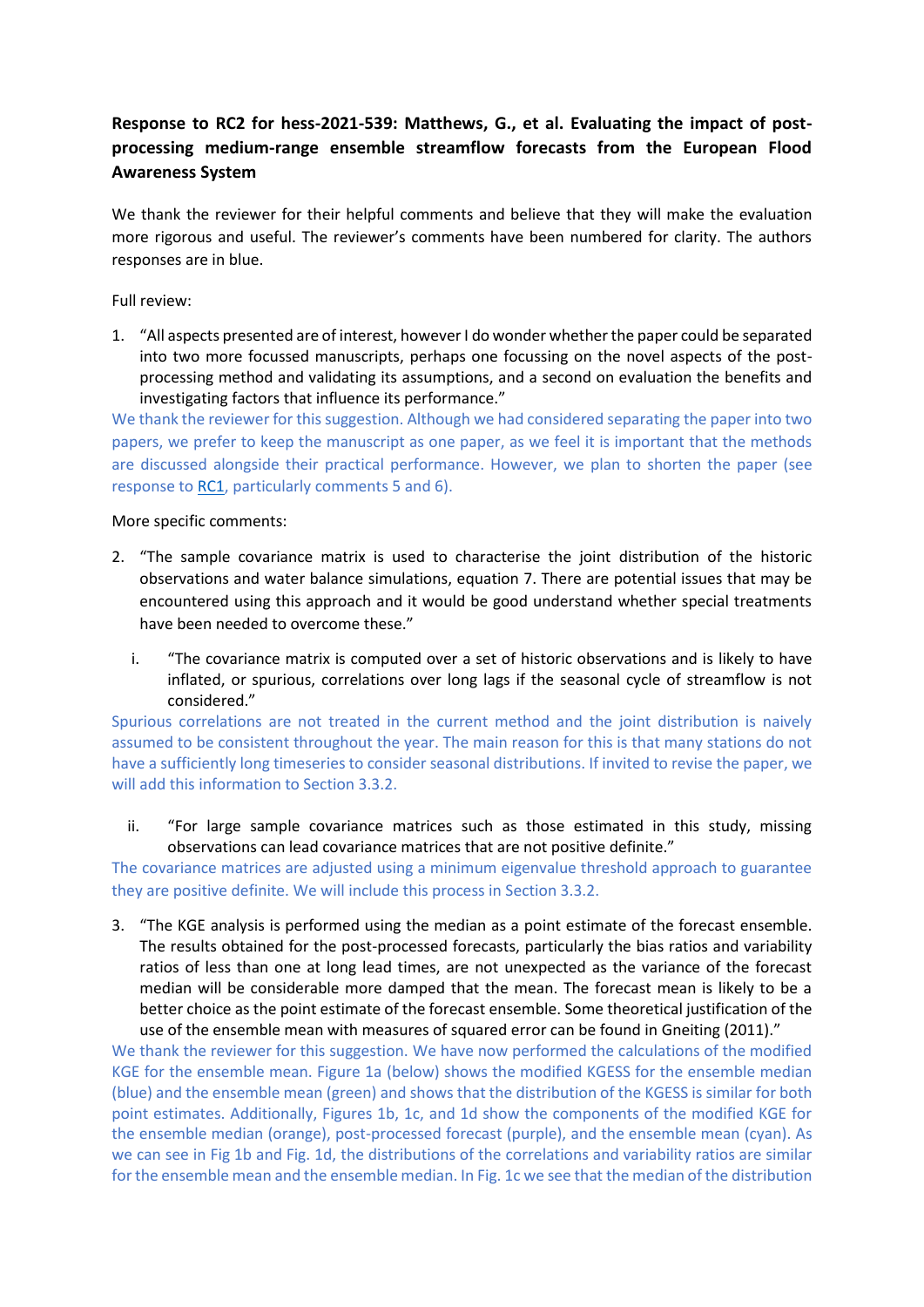of bias ratios (shown by the central black line) for the ensemble mean (cyan) is higher at all lead-times than those of the ensemble median and the post-processed forecast.

In the original manuscript, the ensemble median was chosen because operationally the ensemble forecasts are often represented by boxplots where the median at each timestep is shown. We believe that the comparison of the ensemble median with the median of the post-processed forecast is a useful evaluation for end-users who may be choosing between the two products. Therefore, we will add text motivating the choice of the ensemble median in Section 4.3.1. However, we would also briefly discuss the ensemble mean and include the lower panels of Figure 1 (1b, 1c, and 1d) in the supplementary material.



*Figure 1: Kling-Gupta Efficiency analysis for the raw ensemble median, post-processed median, and the raw ensemble mean. (a) KGE skill score with the post-processed forecast as the benchmark, (b) correlation coefficient, (c) bias ratio, (d) variability ratio.*

4. "In this paper, the analysis of peak timing is conditioned on observations exceeding a threshold (90th percentile discharge threshold) within the forecast period and is likely to result in a biased evaluation of forecasts. A more rigorous approach would be to select the events based on forecasts exceeding the threshold."

We thank the reviewer for highlighting this limitation. We have run the analysis again using a forecast exceedance threshold and note that the bimodal distribution that was shown for lead-times 10-15 days is no longer present (see Figure 2 below). We believe the bimodal nature was due to forecasts that failed to predict an event being more harshly penalised than forecasts that predicted an event that did not occur. We will change the peak-time error analysis to use a forecast exceedance threshold.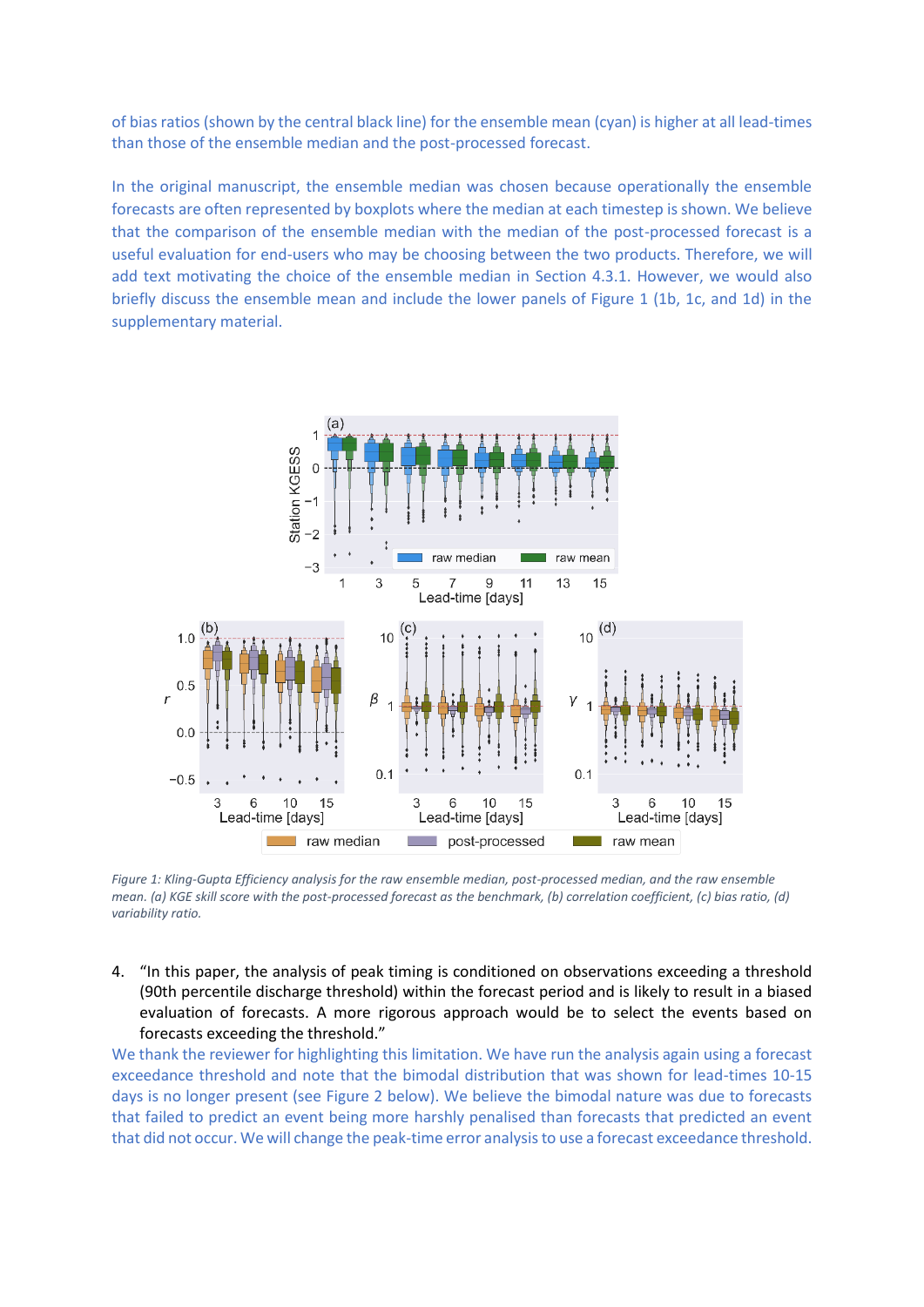5. "I also believe that rather than evaluating the timing of the peak in the forecast median, which doesn't correspond to the peak in any individual hydrograph, a more representative point estimate of the forecast timing error would be to compare the median (or mean) time to peak across all ensemble members to the timing of the observed peak. "

We thank the reviewer for this suggestion. We have performed the analysis with both the peak of the ensemble median and the median of the peaks of each of the ensemble members and found that the distributions are very similar. We have rerun the analysis using the criteria of forecast exceedance (see reply to comment 4). Figure 2 (below) shows the peak-time error for the peak of the ensemble median of the raw forecast (orange), the post-processed median (purple) and the median of the peaks for all ensemble members of the raw forecast (green). The two distributions calculated from the raw ensemble forecasts are similar in comparison with the post-processed forecast with the raw median performing slightly better at longer lead-times. Therefore, we will keep the comparison between the post-processed forecast and the ensemble median, but we will use the exceedance of the forecasts as the event criteria (see reply to comment 4).

## 6. "line 373 - values in the recent perion should be "values in recent period"

We thank the reviewer for highlighting this mistake. We will correct this mistake.

7. "Line 825 - CRPS calculated on deterministic forecasts is equivalent to the absolute error not the square absolute error."

We will also correct this mistake.

8. "Figures - The size of multi-panel figures (e.g. Figure 9, 12) could be increased to better illustrate the detail"

We thank the reviewer for highlighting the figures which are unclear. We will increase the size of Figures 5, 6, 9, and 12.